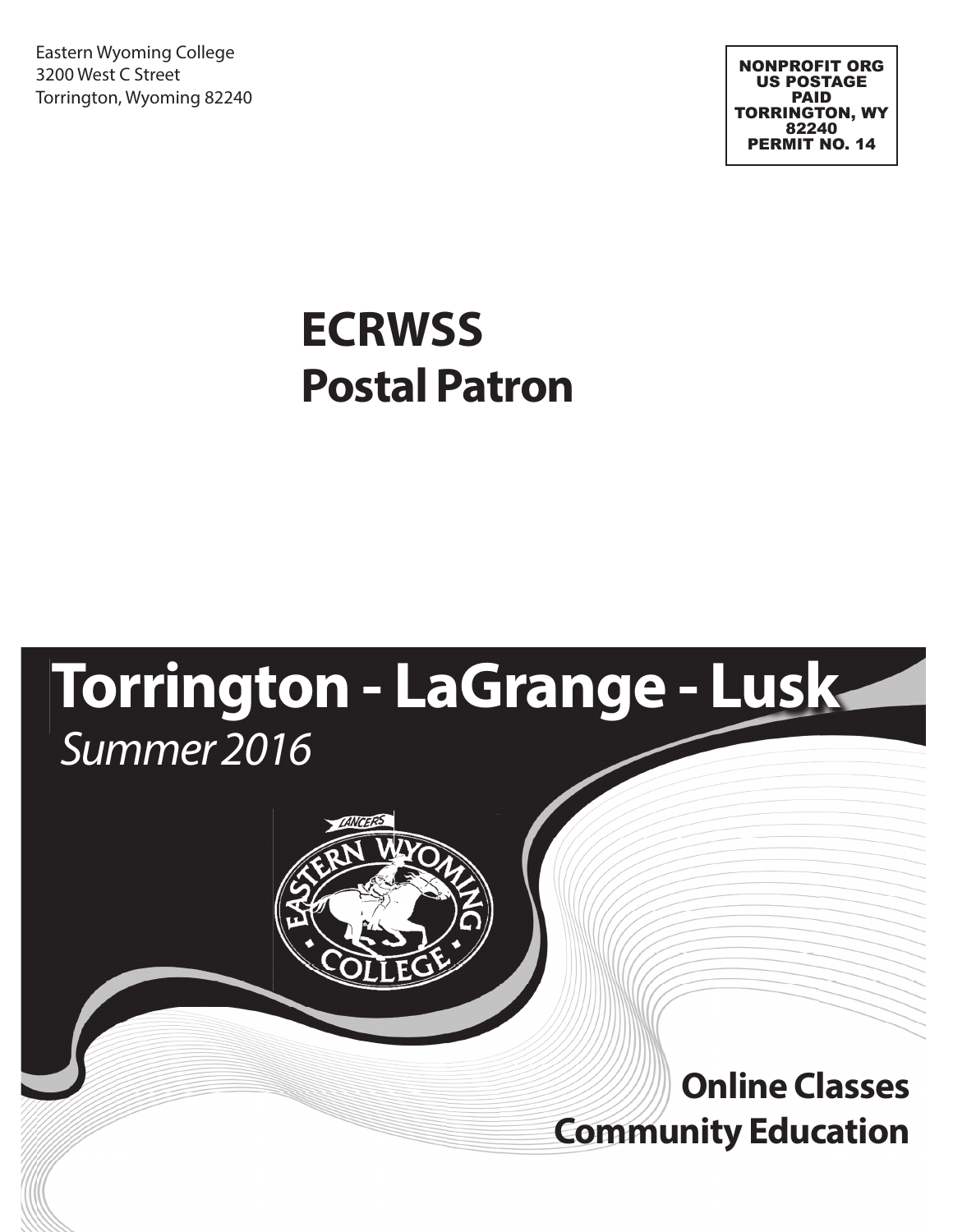#### SUMMER 2016 • VARIABLE START DATES

| <b>MAX</b> | <b>COUR</b> | <b>NUM</b> | . | <b>TITLL</b> | <b>LID</b><br>пк | FEE. | <b>BLDG</b> | ∵RM | AC <sub>1</sub> | <b>DAYS</b> | <b>TIME</b> | <b>זהדהוונ</b><br>*KUCIUN. | $-0.15$<br>- BEGI<br>DATI | <b>END DATL</b> |
|------------|-------------|------------|---|--------------|------------------|------|-------------|-----|-----------------|-------------|-------------|----------------------------|---------------------------|-----------------|
|            |             |            |   |              |                  |      |             |     |                 |             |             |                            |                           |                 |

|                                     | <b>BIOLOGY</b>                   |                                           |    |                                     |     |       |  |  |            |  |        |               |          |           |
|-------------------------------------|----------------------------------|-------------------------------------------|----|-------------------------------------|-----|-------|--|--|------------|--|--------|---------------|----------|-----------|
| 8                                   | <b>BIOL</b>                      | 1010                                      | 90 | <b>General Biology I</b>            | 4.0 |       |  |  | LAL        |  | Online | L Britton     | 6/6/2016 | 7/15/2016 |
| 8                                   | <b>BIOL</b>                      | L001                                      | 90 | <b>BIOL 1010 Lab</b>                | 0.0 |       |  |  | LAB        |  | Online | L Britton     | 6/6/2016 | 7/15/2016 |
| <b>COMMUNICATION AND MASS MEDIA</b> |                                  |                                           |    |                                     |     |       |  |  |            |  |        |               |          |           |
| 8                                   | CO/M                             | 1030                                      | 90 | Interpersonal Communication         | 3.0 |       |  |  | LEC        |  | Online | J Hansen      | 6/2/2016 | 7/15/2016 |
|                                     | <b>CRIMINAL JUSTICE</b>          |                                           |    |                                     |     |       |  |  |            |  |        |               |          |           |
| 8                                   | <b>CRMJ</b>                      | 2895                                      | 90 | Criminal Justice Capstone Project   | 1.0 |       |  |  | <b>LEC</b> |  | Online | L Curtis      | 6/6/2016 | 7/15/2016 |
|                                     | <b>EDUCATION-EARLY CHILDHOOD</b> |                                           |    |                                     |     |       |  |  |            |  |        |               |          |           |
| 8                                   | <b>EDEC</b>                      | 1020                                      | 90 | Intro to Early Childhood Education  | 3.0 |       |  |  | LEC        |  | Online | C Steinbock   | 6/6/2016 | 7/15/2016 |
| 8                                   | <b>EDEC</b>                      | 1490                                      | 90 | Topics: Early Chldhood Learn-Play   | 1.0 |       |  |  | LEC        |  | Online | C Steinbock   | 6/6/2015 | 7/15/2016 |
|                                     | <b>EDUCATION-ELEMENTARY</b>      |                                           |    |                                     |     |       |  |  |            |  |        |               |          |           |
| 8                                   | <b>EDEL</b>                      | 1430                                      | 90 | Life Science Seminar                | 1.0 |       |  |  | LEC        |  | Online | R Humphrey    | 6/6/2016 | 7/15/2016 |
| 8                                   | <b>EDEL</b>                      | 1440                                      | 90 | Physical Science in the Elem School | 1.0 |       |  |  | LEC        |  | Online | R Humphrey    | 6/6/2016 | 7/15/2016 |
| 8                                   | <b>EDEL</b>                      | 1450                                      | 90 | Earth Science in the Elem School    | 1.0 |       |  |  | <b>LEC</b> |  | Online | R Humphrey    | 6/6/2016 | 7/15/2016 |
| <b>ENGLISH</b>                      |                                  |                                           |    |                                     |     |       |  |  |            |  |        |               |          |           |
| 8                                   | <b>ENGL</b>                      | 1010                                      | 90 | English I: Composition              | 3.0 |       |  |  | LEC        |  | Online | C Shoults     | 6/6/2016 | 7/15/2016 |
| 8                                   | <b>ENGL</b>                      | 2020                                      | 90 | Introduction to Literature          | 3.0 |       |  |  | LEC        |  | Online | K Strampe     | 6/6/2016 | 7/15/2016 |
|                                     | <b>HUMAN DEVELOPMENT</b>         |                                           |    |                                     |     |       |  |  |            |  |        |               |          |           |
| 8                                   | <b>HMDV</b>                      | 1000                                      | 90 | <b>College Studies</b>              | 1.0 |       |  |  | LEC        |  | Online | D Banville    | 6/6/2016 | 7/15/2016 |
|                                     |                                  | <b>INSTRUCTIONAL TECHNOLOGY-EDUCATION</b> |    |                                     |     |       |  |  |            |  |        |               |          |           |
| 8                                   | <b>ITEC</b>                      | 2360                                      | 90 | <b>Teaching With Technology</b>     | 3.0 | 15.00 |  |  | LAL        |  | Online | C Steinbock   | 6/6/2016 | 7/29/2016 |
|                                     | <b>MATHEMATICS</b>               |                                           |    |                                     |     |       |  |  |            |  |        |               |          |           |
| 8                                   | <b>MATH</b>                      | 0920                                      | 90 | Elementary Algebra                  | 3.0 |       |  |  | <b>LEC</b> |  | Online | R Schmalzried | 6/6/2016 | 7/29/2016 |
| 8                                   | <b>MATH</b>                      | 0930                                      | 90 | Intermediate Algebra                | 3.0 |       |  |  | LEC        |  | Online | S Warren      | 6/6/2016 | 7/15/2016 |
| 8                                   | <b>MATH</b>                      | 1000                                      | 90 | Problem Solving                     | 3.0 |       |  |  | <b>LEC</b> |  | Online | J McDaniel    | 6/6/2016 | 7/15/2016 |
| 8                                   | <b>MATH</b>                      | 1405                                      | 90 | Pre-Calculus Trigonometry           | 3.0 |       |  |  | <b>LEC</b> |  | Online | J McDaniel    | 6/6/2016 | 7/15/2016 |
| <b>MUSIC</b>                        |                                  |                                           |    |                                     |     |       |  |  |            |  |        |               |          |           |
| 8                                   | <b>MUSC</b>                      | 2015                                      | 90 | Intro to MUSC of Worlds People      | 3.0 |       |  |  | LEC        |  | Online | M DeMers      | 6/6/2016 | 7/15/2016 |
|                                     | <b>PHILOSOPHY</b>                |                                           |    |                                     |     |       |  |  |            |  |        |               |          |           |
| 8                                   | PHIL                             | 2300                                      | 90 | <b>Ethics in Practice</b>           | 3.0 |       |  |  | LEC        |  | Online | G Banta       | 6/6/2016 | 7/15/2016 |
|                                     | <b>POLITICAL SCIENCE</b>         |                                           |    |                                     |     |       |  |  |            |  |        |               |          |           |
| 8                                   | <b>POLS</b>                      | 1000                                      | 90 | American & Wyoming Government       | 3.0 |       |  |  | <b>LEC</b> |  | Online | E Creagar     | 6/6/2016 | 7/15/2016 |
|                                     | <b>PSYCHOLOGY</b>                |                                           |    |                                     |     |       |  |  |            |  |        |               |          |           |
| 8                                   | <b>PSYC</b>                      | 1000                                      | 90 | General Psychology                  | 3.0 |       |  |  | <b>LEC</b> |  | Online | H Edmunds     | 6/6/2016 | 7/15/2016 |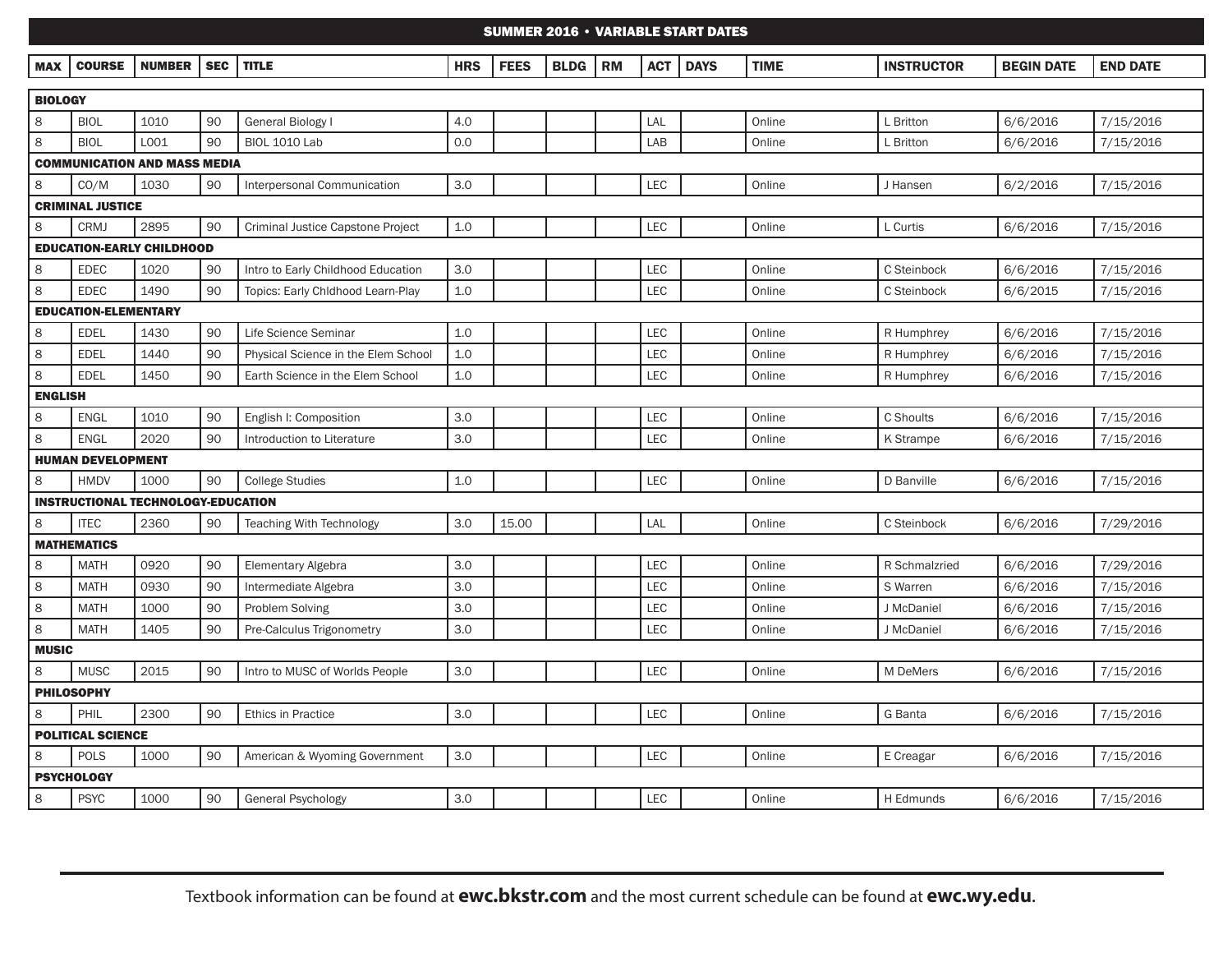#### **Black Hills Quilt Show Rapid City, SD**

Get your QUILT shoes on and join us for the 2016 Black Hills Quilt show sponsored by the Black Hills Quilters Guild at the Rushmore Plaza Civic Center in beautiful downtown Rapid City. They are looking forward to around 400-500 quilts on display and about 20 vendors with quilt related products. This trip will include 2 South Dakota shop-hop stops at Nuts & Bolts Fabric in Edgemont and Heartsong Quilts in Hot Springs. Warning: have only a light lunch/snack at the quilt show because by 5:00pm we will be going to the Golden Corral. There are no group discounts for the quilt show or the meal, you will be responsible for both. The show tickets should be \$5.

**Date: Saturday, June 4 Time: 6:30am Cost: \$35**

**Location: EWC Parking Lot**

#### **Mammoth Site Hot Springs, SD & 40TH Annual Main Street Arts/Crafts Festival**

26,000 years ago large Columbian and woolly mammoths were trapped and died in a springfed pond near what is now the southwest edge of Hot Springs, SD. And today it is the world's largest Columbian mammoth exhibit & world-renowned research center for Pleistocene studies. Got a 5-12 year old that is interested in paleontology? This trip is timed to include the opportunity for that youngster to participate in the Jr Paleontology Program for an additional fee of \$12. After the mammoth experience, we will travel to Hot Springs for the 40th Annual Main Street Arts/Crafts festival with an opportunity for shopping and lunch on your

own.<br>**Date:** Date: Saturday, June 25<br>Time: 7:00am **Time: 7:00am Cost: \$45 includes Mammoth Site entrance fee & dessert stop on trip home**

**Location: EWC Parking Lot**

#### **Colorado Rockies Coors Stadium, Denver Co**

"Take me out to the ball game". Cheer on the Rockies as they play the Philadelphia Phillies on Military Appreciation Day. Game time is 2:10. The cost of this trip includes the price of admission. Lunch at the stadium and evening meal is on your own.

|       | <b>PAID REGISTRATION DEADLINE: July 5</b> |  |
|-------|-------------------------------------------|--|
| Date: | Sunday, July 10                           |  |
| Time: | 7:00am-8:00pm                             |  |

|       | $1.000$ unii vivvpiii |
|-------|-----------------------|
| Cost: | \$70                  |
|       | ticket includes \$10  |

**ticket includes \$10 concession coupon Location: EWC Parking Lot**

#### **"Cabaret" Fort Robinson Playhouse**

**Cabaret** is an award winning classic of the American musical theatre repertoire. Set in a Berlin night club in the 1920's, musical numbers include *"It Couldn't Please Me More", "Willkomen", "Cabaret", "Don't Tell Mama", and "Two Ladies".* Your ticket price for this memorable show includes a lovely (& hearty) mid-day meal at MJ's Ranch House Restaurant in Crawford.<br>Date:

**Date: Sunday, August 7 Time: 10:00am to 6:00pm Cost: \$60** 

#### **ticket includes meal, beverage & tip Location: EWC Parking Lot**

## **TRIPS**<br> **KIDS COLLEGE EWC Lancer**

**MVP Basketball Camp Instructor: Neal Sherbeyn,** 

#### **EWC Men's Basketball Coach**

Master the fundamentals! Value your team & the ball! Prepare like a Champion! This four-day camp is designed to improve basketball fundamentals, teamwork, and competition. There will an emphasis on enjoying the game of basketball. There are three grade-level sessions, see below. Parents must sign EWC liability/insurance waiver.

**Date: Monday to Thursday, June 6-9 Time: 9:00-10:30am** 

**Youth** 

Players who have completed grades 1 to 4

**10:30-12:00pm Intermediate**  Players who have completed grades 5 to 8

**1:00-2:30pm ADVANCED**  Players who have completed grades 9 to 11 **Cost: \$65 (includes camp t-shirt)**

#### **Location: EWC Gymnasium**

#### **EWC Lancer Volleyball Camp Instructor: Julie Sherbeyn,**

#### **EWC Volleyball Coach**

This camp offers participants opportunities to

develop critical volleyball skills including: serving, passing, setting, hitting, blocking, digging, serve receiving, plus defensive and offensive strategies. These camps are directed towards refining individual skills, running quick offenses, running multiple defenses, and preparing players to be competitive in middle and high school programs. **Parents must** 

**sign EWC liability/insurance waiver. Date: Tuesday to Thursday, June 21-22-23 Time: 9:00am-12:00 noon** 

Players who have completed grades 5-8 **1:00pm-4:00pm** 

Players who have completed grades 7 to 11  **Thurs 6-23 time change** 

**Gr 5-8 9:00-10:30am** 

 **Gr 9-11 10:30am-12:00pm**

**Cost: \$65 (includes camp t-shirt) Location: EWC Gymnasium**

#### **Blazer Soccer Camp Junior--completed grades 5-6 Intermediate-completed grades 7-8**

**Instructor: Mark Perkins, THS Boys' Soccer Coach** This camp will provide instruction on the fundamentals of soccer. Campers will practice and implement a variety of skills for both offense and defense, including ball control, dribbling, passing, shooting, and heading; defensively, campers will understand pressure, cover, and balance. Students must have shin guards and appropriate footwear; all other equipment will be provided. Bottled water and snacks will be provided.

|       | and shacks will be provided.                     |                                   |
|-------|--------------------------------------------------|-----------------------------------|
| Date: |                                                  | Monday to Thursday, June 13 to 16 |
| Time: | <b>Junior</b>                                    | 8:30-10:00am                      |
|       | <b>Intermediate</b>                              | 10:15 to 11:45am                  |
| Cost: | \$35                                             |                                   |
|       | <b>Location: City of Torrington Soccer Field</b> |                                   |

### **Tennis Camp**

#### **Instructor: Mary Perkins, THS Tennis Coach**

**Junior (ages 6-10)** Class size limited to 25---The QuickStart Tennis approach will be followed. The courts are small, the racquets are kid-sized, and the instruction is age-appropriate. QuickStart, add FUN fitness, and conditioning activities that work on agility, balance, coordination, footwork, and reaction time, all while learning the game of tennis. Bottled water and snacks will be provided.

**Intermediate (ages 11-15)** Class size limited 25---Tennis Camp will start each player at their level and work on skills accordingly. Whether you are a beginner or already have some skills, there will be a group for you. The focus will be on forehand and backhand shots, serving and volleying, and the rules of the game. Tennis techniques will be incorporated into fun games. Bottled water and snacks will be provided.<sup>7</sup><br>Date:

**Date:** Monday to Wednesday, June 13 to 15<br>**Time:** Junior ages 6-10.8:30 to 9:45am

**Time: Junior** ages 6-10 8:30 to 9:45am

**Intermediate** ages 11-15 9:45 to 11:00am **Cost: \$35**

**Location: Goshen County Tennis Courts, 2602 West E Street**

#### **Tot's Volleyball**

**Ages 4, 5, 6** pre-Kindergarten

**Junior Volleyball** 

completed grades K-2

**Diggers Volleyball** 

completed grades 3-5

#### **Instructor: Shai Schaefer**

Future volleyball stars, boys and girls, join Miss Shai, former THS Lady Blazer volleyball player, and learn the basics of the game of volleyball. To assure lots of fun and success for all, a lower net and oversized

- balls are used!<br>**Date:** Tue **Date: Tuesday to Friday, June 14-17**
- Tots Ages 4, 5, pre-K 6 year olds **9:00-10:00am Junior completed grades K-2 10:00-11:00am Diggers completed grades 3-5 11:00am-12:00pm Cost: \$35**

**Location: EWC Gymnasium**

#### **Totally Awesome Art Camp K-2 & 3-5**

#### **Instructor: Kayla Horning,**

 **Lincoln/Trail Art Teacher**

Ms. Horning is Totally excited about her Totally Awesome Art Camp. She has planned some Totally Awesome 3-D art projects that will Totally WOW everyone who signs up for this Totally cool 4 day camp for kids who have completed K-5th grade. Bring your Totally Awesome Creativity with you! Class minimum: 8 **Please bring your own paint**  smock or shirt to prot

|       |  |                 | SMOCK OF SNIFT TO PROTECT YOUR CIOTNING |
|-------|--|-----------------|-----------------------------------------|
| Date: |  |                 | Tuesday to Friday, June 7-10            |
| Time: |  | K-2 1:00-2:30pm |                                         |
|       |  | 3-5 2:30-4:00pm |                                         |

**Cost: \$45 includes all the Awesome supplies Location: FA 109 EWC Art Room** 

#### **Kids-a-Cookin' Breakfast K-2 Instructor: Lisa Bartlett, GCSD #1 Family Consumer Science Teacher**

Hey! Kids! Yes, you! Like to eat? Like to cook? Join Mrs. Bartlett for a fun afternoon in the kitchen. She has some special recipes and Kids-a-Cookin' tips to share with you. Best of all, you get to eat everything you make! M-m-m-m, yummo! Class size minimum: 5 Class size maximum

|       | 5 Class size maximum: 12                         |
|-------|--------------------------------------------------|
|       | Date: Tuesday, June 14                           |
| Time: | 12:30-2:30pm                                     |
| Cost: | <b>S25</b>                                       |
|       | <b>Location: Torrington High School Room 117</b> |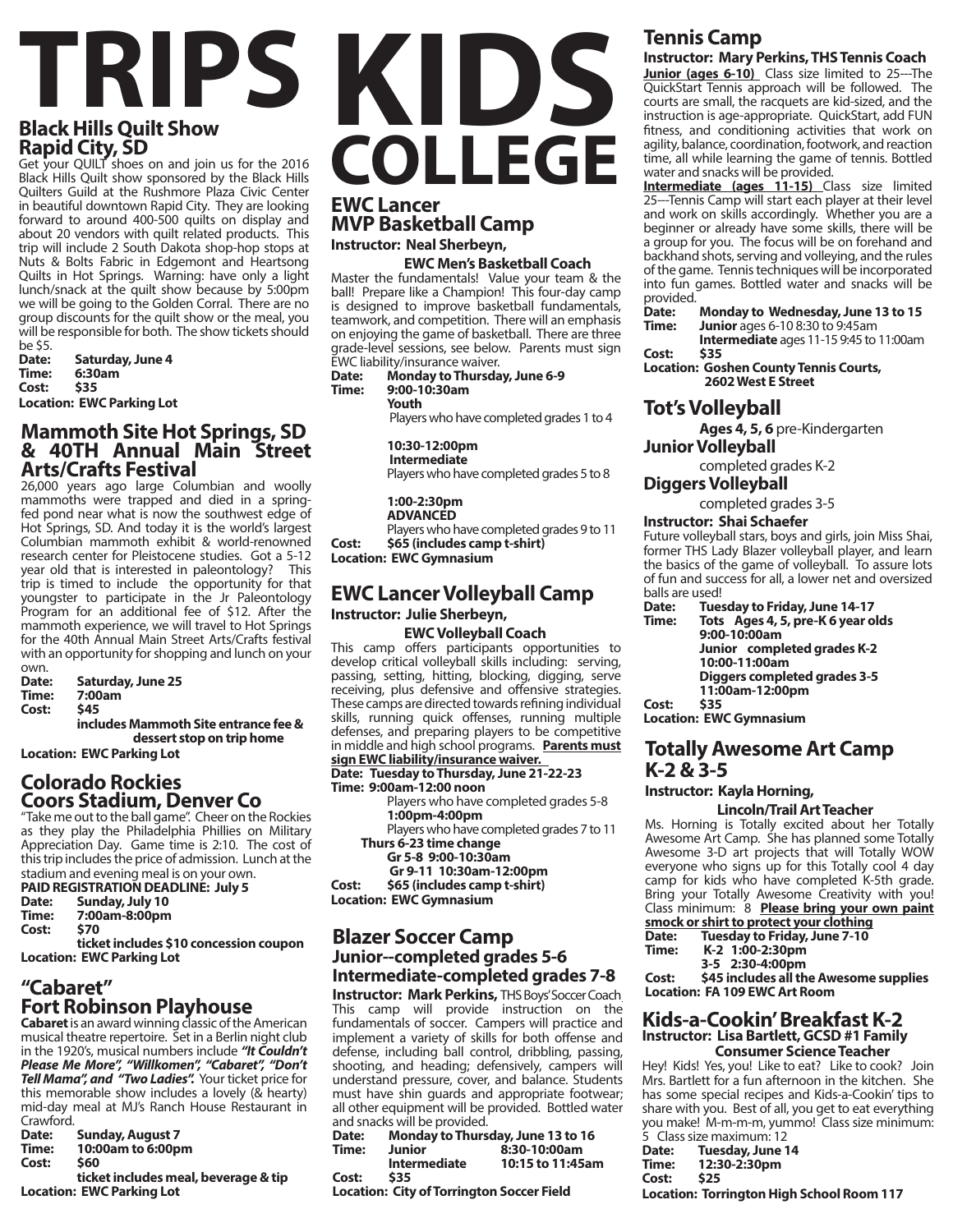#### **Kids a Cookin' Appliance Safety K-5 Instructor: Lisa Bartlett, GCSD #1 Family Consumer Science Teacher**

Kids, do you want to cook, but Mom is worried about your using the microwave and blender? In this class Ms Bartlett will teach your how to be safe in the kitchen while you make something delicious to eat.

Class minimum: 5 Class maximum: 12<br>Date: Wednesday, June 15 Date: Wednesday, June 15<br>Time: 1:00-3:00pm **Time: 1:00-3:00pm Cost: \$25 Location: THS Room 117**

#### **Kids-a-Cookin' Full-Meal-Deal 3-5 Instructor: Lisa Bartlett, GCSD #1 Family Consumer Science Teacher**

Kids, there's a lot more to cooking than just throwing ingredients together. In this 2 day class, Mrs. Bartlett will guide you in planning your meal menu, finding recipes, making a shopping list of ingredients, selecting your ingredients at Main Street Market, and preparing your dishes. And then, let the eating begin! Parents are invited to dine with their Kids-a-Cooking Chefs on Friday June 17 at 3:30pm. Class size minimum: 5 Class size maximum: 12

**Date: Thursday & Friday, June 16 & 17 Time: 12:30-3:30/4:00pm Cost: \$30**

**Location: Torrington High School Room 117**

#### **Kids a Cookin' "No Heat" Cooking K-5 Instructor: Lisa Bartlett, GCSD #1 Family Consumer Science Teacher**

Yep, summer has arrived and the temps are rising. You are hungry, but it's too hot to cook. Problem solved because after this class you will know how to make "no heat" dishes to share with your family.

Class minimum: 5 Class maximum: 12<br>Date: Monday, June 13 **Monday, June 13 Time: 1:00-3:00pm Cost: \$25 Location: THS Room 117**

#### **Mystery Crafts K-5 Instructor: Ima Secret**

It wouldn't be a mystery if you knew. You will just have to take your chances on what artsy-craftsy and fun activities will be waiting for you. It could be anything from painting with glitter glue to Shrinky-

Dinks. Class size: minimum of 5, maximum of 12<br>Date: Tuesday to Friday. May 31 June 3 **Date: Tuesday to Friday, May 31 June 3 Time: 9:00am-12:00pm**

**Cost: \$15 a day or \$40 for all four days Location: Community Training Center**

#### **Gardening Adventures Grades K-5 Fairy Gardens Instructor: Gretchen Wollert**

If you like to play in the dirt, this class is for you. Tour the greenhouse, learn how flowers & vegetables grow, choose some special plants & decorations for your very own Fairy Garden. Meet at the main entrance to the Tebbet Building at 9:00am where you will be transported to the Pleasant Valley Greenhouse. Class limited to 14 students.

Paid registration deadline: June 15<br>Date: Friday, June 17 **Date: Friday, June 17 Time: 9:00-11:00am** Cost: **Location: EWC to the Pleasant Valley Greenhouse**

### **The Rumpelstiltskin Problem: Fairy Tales in Bad Taste**

This workshop will improve your theater skills and give you the chance to be part of a great show! We will focus on acting, voice projection and diction, singing, movement and dance, stage make-up and prop creations. All participants will have a speaking role or a solo, and will need to sign up for a separate audition time. The auditions will be Tuesday, June 7, 3:00-6:30pm in the EWC Fine Arts Auditorium. Once you register, you are in the workshop . . . the audition is to assign your part ahead of time. Those who accept larger parts for this show will need to commit to extra rehearsals outside of the regular workshop. Please sign up for your audition time when you register. CLASS MAXIMUM: Limited to the first 36 students, approximately equal number of boys and girls **Registration will begin on Monday May 2 at EWC** 

**Community Education Office Thursday to Thursday,** 

**June 23 to 30 Time: 12:00-5:00pm**

 **Performance** 

**Thursday, June 30 at 7:00pm**

**Cost: \$50** 

*Scholarship money is available by contacting Lisa Fluckiger at 532-8937* 

**Location: EWC Fine Arts Auditorium**

#### **Hunter Safety Instructor: Rob Hipp,**

 **Wyoming Game & Fish Warden** Wyoming Hunter Safety Certification---required for all hunters born after 1966, or for hunting in certain parts of Wyoming; ages ten years & older recommended; must attend 12 hour of instruction & complete test; scholarships provided by Goshen County 2-Shot Goose Hunting Committee for students 8-17 residing in Goshen County. Materials provided at first class. Please note that participants are also required to register for this class on-line at www.wgf.wyo.gov The class will not be on the website until 30 days prior to the first day of class.<br>**Date:** Monday to Saturday, August 8 to 12

**Date: Monday to Saturday, August 8 to 12 Time: 5:30-8:30pm Monday to Friday 9:00am to noon on Saturday Cost: \$25** 

**Location: Tebbet 131/**Sportsman Club on Saturday

#### **Driver's Education June Session or July Session Instructor: Dean Sims**

Requirements: **Classroom—30 hours, Driving—6 hours, Observation—12 hours, copy of drivers permit.** Book deposit refunded upon completion of driving hours. NO debit or credit cards accepted for deposit. Learner's permit is required on the first day of class, **no exceptions**. A parent or guardian is required to attend the first 30 minutes of the first class. Minimum age: 15 Class maximum: 20 **Any class absence must be pre-approved by and make-up sessions scheduled with the Community Education Office.** The cost of the class is \$199 for students not enrolled in Goshen County School District #1 high schools.

**Date: Tuesday to Friday, May 31 to June 4 Times: 8:00am-2:30pm Location: Tebbet 114**

**Date: Tuesday to Friday, July 12 to July 16 Times: 8:00am-2:30pm Location: Tebbet 114**

**Cost: \$25 cash or check only,** book deposit due at time of registration & refunded after end of driving sessions. \$199 for non-Goshen County School District students

### **Rockets' Red Glare! Instructor: Jason Vowers,**

 **Trail Elementary Teacher** Kids, in these hands-on classes, you will start your adventure as a rocket scientist. You will learn how rockets work, build your very own rocket, and then launch your rocket into the wild blue yonder. Each class limited to 12 students. If Goshen County experiences a fire ban, the classes will be cancelled.

**Junior** for students who have completed grades K-2<br>Date: **Monday & Tuesday, June 27-28 Date: Monday & Tuesday, June 27-28 Time: 8:30-11:30am**

**Cost: \$45 includes all supplies Location: Community Training Center Intermediate** for students who have completed grades 3-5

**Date: Monday & Tuesday, June 27-28 Time: 1:00-4:00pm includes all supplies Cost: \$45 includes all supplies Location: Community Training Center**



EWC community Education wants to thank Main Street Market in Torrington for being a sponsor for the cooking classes this and past semesters. Their generous contribution of grocery items allows us to keep the cost of our cooking classes reasonable and affordable.

# **SUMMER YOGA**

**Instructor: Susan Burian** 

Just because it's "summertime and the livin' is easy" doesn't mean you have to ease out of your yoga routine. Susan is offering an eight week session of her most popular classes to help you keep your yoga practice going strong. However, summer is a great time for anyone to try yoga and enjoy the energizing, confidence and strength building practice, whether you are new to yoga or have been out of practice for a while.

**The cost for this 8 week session is \$80. Registration deadline: June 3. There is a minimum of 5 participants for each class.** 

#### **Summer Gentle Yoga AM**

**Date: Monday/Wednesday June 6 to July 27 Time: 7:15-8:15 am Location: FA Room 46**

**Summer Retired Fellers Yoga**<br> **Date:** Monday/Wednesday June 6 to July **Date: Monday/Wednesday June 6 to July 27 Time: 8:30-9:30am Location: FA Room 47**

## **Summer Restorative Yoga PM**<br>Date: Mondav/Wednesday June 6 to July 2

**Date: Monday/Wednesday June 6 to July 27 Time: 4:00-5:00pm Location: Tebbet 132**

### **Summer Gentle Yoga PM**<br>Date: Mondav/Wednesdav June 6

**Date: Monday/Wednesday June 6 to July 27 Time: 5:15-6:15 pm Location: Tebbet 132**

### **Summer For Men Only Yoga**<br>Date: Tuesday/Thursday June 7 to July 2

**Date: Tuesday/Thursday June 7 to July 28 Time: 5:45-6:45 am Location: FA Room 47**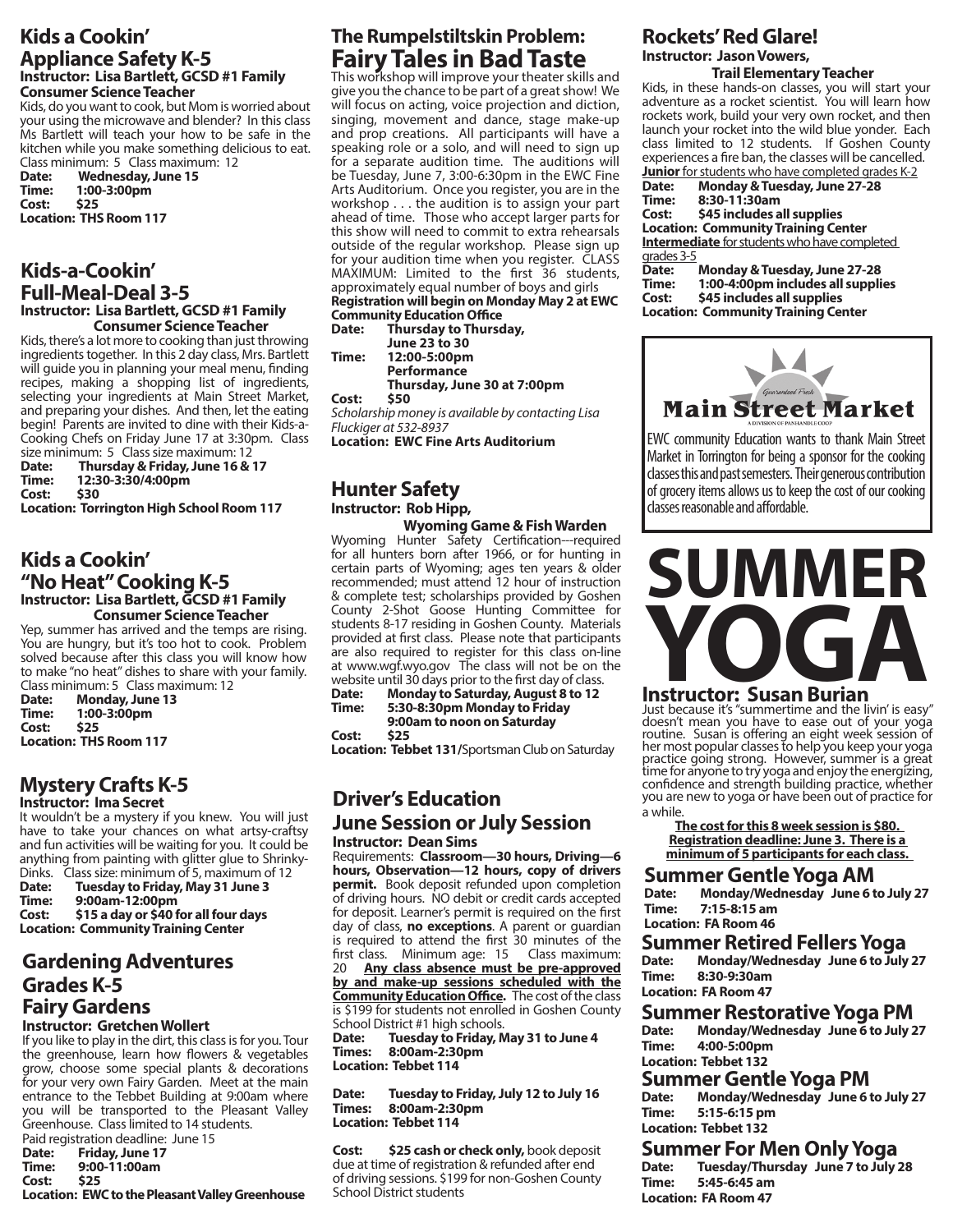## **LaGrange**

## **Community Education Summer 2016**

### **Open Computer Lab**

**Instructor: Cathy Stoddard**

Looking for a place to work on your computer projects? Use up-to-date technology and software as well as internet access at the LaGrange Heritage Square Computer Lab. The center is available for use by any community member. You DO NOT need to be enrolled in a collage course to use this lab. Anyone under the age of 12 must be accompanied by an adult.

| <b>Summer Months</b>                         |
|----------------------------------------------|
| 7:00am-2:00pm or upon request                |
| \$30 punch card (30 punches per card)        |
| Location: LaGrange Heritage Square Suite 119 |
|                                              |

#### **10,000 Steps to a healthier YOU!! Instructor: Cathy Stoddard**

You've got to move it, move it – to be healthy! EWC is offering a summer fitness challenge to all community members age 18 and older. Walk your way to fun and good health. Log sheets to track completion of 10,000 steps per day will be provided. (You can too do it!) Join the community-walkers, challenge your family and friends to join in and make it a social time. Prizes will be awarded for BINGO completions and during the 10,000 Steps end of season get together date to be determined. If you need a pedometer call Cathy 834-2466 by April 25th 2016.

Class minimum: 5<br>**Date:** Fridav **Friday May 6** 

bring your pedometer (then on your own!) **Time: 6:00pm Cost: \$10** 

**Location: LaGrange Town Hall**

#### **Sunrise Stretch**

#### **Instructor: Natalie Clayton**

There are multiple benefits to stretching including reduced muscle tension, increased range of movement in the joints, enhanced muscular coordination, increased circulation of the blood to various parts of the body and increased energy levels (resulting from increased circulation). Join Natalie to get your day started with an all body stretch, then hit the walking trail or gym, or just get together for social time afterwards. Show up solo or find a fitness partner. This class is low impact with adaptive stretching exercises for all fitness levels. Join the 10,000 steps program and the LaGrange Fitness Center for even further health benefits. Also, schedule a private coaching session with Natalie if you would like help constructing a basic, total health plan.<br>**Date:** 

**Date: Mondays May 9, 16, & 23 Thursdays June 2, 9, 16, 23, 30 & July 7 Mondays July 11, 18 & 25 Time: 7:30am Cost: \$40 Location: LaGrange Ball Park** 

#### **Horse Basics Instructor: Cathy Stoddard**

Horse crazy?? Or considering purchasing a horse?? Come learn basic Equine Anatomy, Safety, Equipment, Nutrition and Veterinary needs!! Class information will be based on students' previous experience with horses. Your own horse is not required. We will have two hours class room time and a Saturday to ride! You may bring your own horse Saturday if you have one. Parents must be present on Saturday to ride. Minimum: 5

**Date/Time: Friday July 8 1:00pm-3:00pm Saturday July 910:00am-Noon** 

Cost:

**Location: LaGrange Heritage Square Suite 217**

#### **Introduction to Jazz Dance Age 3-5**

#### **Instructor: Roxanne Easton**

Jazz Funk is a fun style of dance. Enjoy a fun way to get up and move. Work on flexibility, as well as technique and learn a routine. We will have a performance at the end of the workshop.

Minimum: 4<br>**Date:** Ju **Date: July 18-22 Age: 3-5 years Time- 9:00am – 10:00am** Cost-**Location: LaGrange Elementary Gym**

#### **Introduction to Jazz Dance Age 6-9**

#### **Instructor: Roxanne Easton**

Jazz Funk is a fun style of dance. Enjoy a fun way to get up and move. Work on flexibility, as well as technique and learn a routine. We will have a performance at the end of the workshop.

Minimum: 4<br>**Date:** Ju **Date: July 18-22 Age: 3-5 years Time: 10:15am-11:15am Cost: \$40 Location: LaGrange Elementary Gym**

#### **Introduction to Jazz Dance Age 10 & up**

**Instructor: Roxanne Easton** Jazz Funk is a fun style of dance. Enjoy a fun way to get up and move. Work on flexibility, as well as technique and learn a routine. We will have a performance at the end of the workshop. Minimum: 4

**Date: July 18-22 Age: 3-5 years Time: 11:30am-12:30pm Cost: \$40**

**Location: LaGrange Elementary Gym**

#### **Back to School Sock Hop Instructor: Natalie Clayton**

What is a Sock Hop?? A sock hop is traditionally where schools had a dance but kids danced in socks or stockings so they wouldn't damage the gym floor with hard shoes. Now we just call a 50's style dance a sock hop because that is when it originated. With that being said let's have a sock hop!! We will be playing a variety of music from country, hip hop and old time rock n roll. Wear your favorite 50's style costume and don't forget your socks!! Costumes are not required although, there will be prizes to the best

costume in separate age groups.<br>Date: Saturday August 20 **Saturday August 20 Ages: All ages are welcome!! Time:** 6:00pm-10:00pm<br>Cost: 55 includes spack **Cost: \$5 includes snacks and beverages Location: LaGrange Elementary Gym**

#### **LaGrange Little League Instructor: Natalie Clayton**

A three day T-Ball/Baseball camp. Learn the fundamentals of baseball. Fee includes 2 days of camp and a Saturday game. Lunch will be provided after the game. Parents eat with a free will donation. Bring your own glove. You must register by JULY 14.<br>Date: July 21& 22 Game Saturday July 23 **Date: July 21& 22 Game Saturday July 23 Time: 6:00pm-7:30pm Game at 10am** Cost: **Location- LaGrange Ball Park**

**Lusk**

Please call 307-334-2733 or email janae.poage@ewc.wy.edu to register for all classes.

### **HLTK 1510 Nursing Assistant**

**Date:** June 20 - July 1<br>**Time:** M-F. 8:30a-4:30 **Time:** M-F, 8:30a-4:30p **Location:** Lusk **Instructor** Gwen Yung